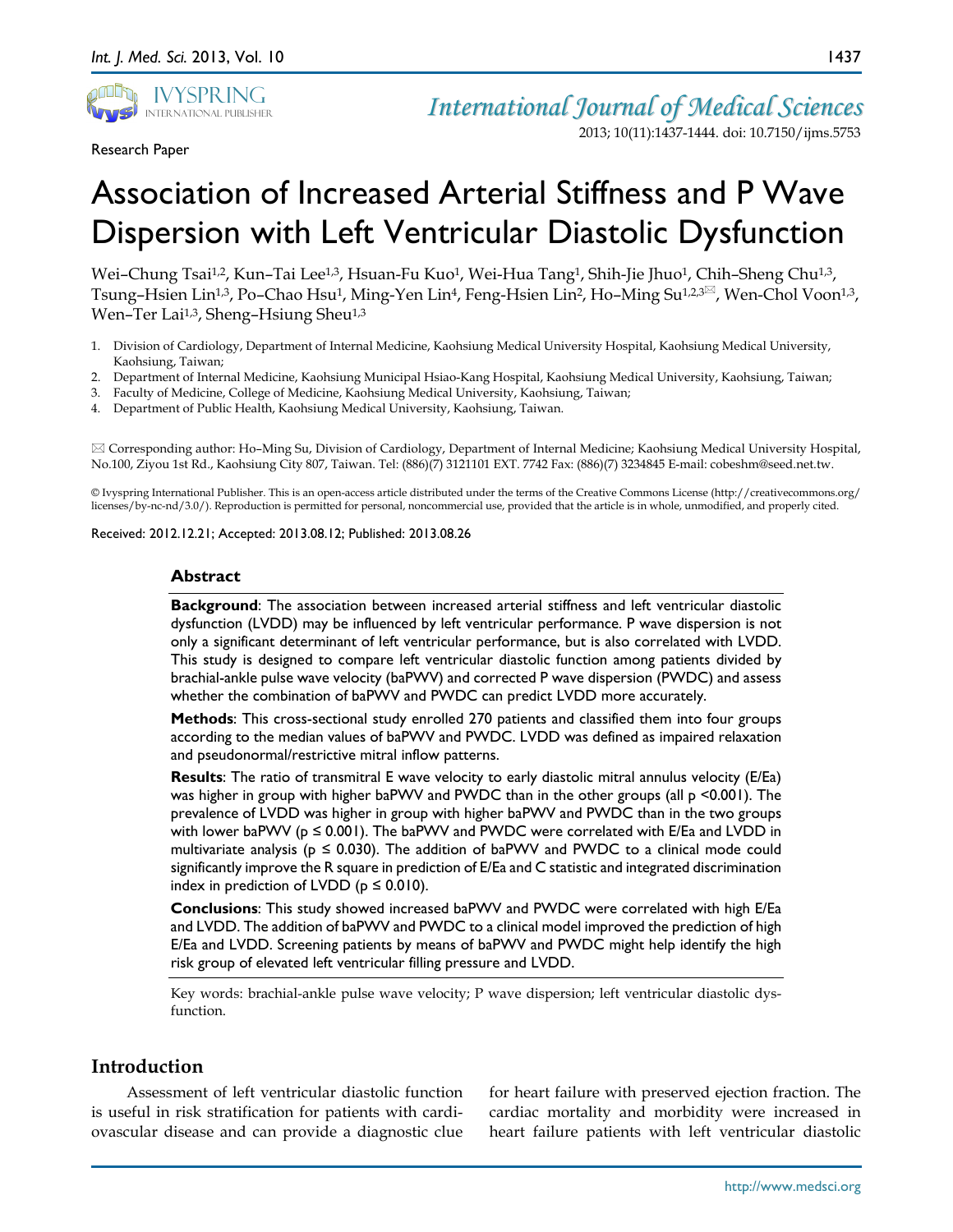#### dysfunction (LVDD) [1, 2].

Although there were several parameters using in the assessment of arterial stiffness, the gold standard of non-invasive arterial stiffness measurement is carotid-femoral pulse wave velocity [3]. The carotid-femoral pulse wave velocity directly reflected aortic pulse wave velocity [4, 5]. In contrast, brachial-ankle pulse wave velocity (baPWV) reflected a composite of several arterial segments, some of which were prone to arteriosclerosis alone (brachial and distal arteries) and some to both atherosclerosis and arteriosclerosis (aorta and femoral arteries). However, Tanaka et al. compared carotid-femoral pulse wave velocity and baPWV in 2287 patients and found a strong correlation between them [6]. Therefore, it is reasonable to use baPWV as a marker of arterial stiffness. In addition, increased baPWV is associated with LVDD [7, 8]. However, our group and others [9-12] recently found that left ventricular systolic performance also influenced the pulse wave velocity.

The 12-lead electrocardiogram (ECG) is a commonly using noninvasive tool to access cardiac electrophysiological properties. P wave dispersion in 12 lead ECG is a useful tool to assess the risk of atrial fibrillation and our recent study along with previous studies also demonstrated increased P wave dispersion had a significant correlation with LVDD [13-15]. P wave dispersion was also found to be related to some echocardiogrphic parameters, including left atrial diameter, interventricular septum thickness, left ventricular posterior wall thickness and left ventricular mass [16, 17]. Besides, increased P wave dispersion may be a significant determinant of impaired left ventricular performance [18-22]. Therefore, P wave dispersion may have a significant influence on the relationship between pulse wave velocity and left ventricular diastolic function. Accordingly, the aims of this study are to compare the left ventricular diastolic function among patients divided by the median values of baPWV and corrected P wave dispersion (PWDC) and to assess whether the combination of baPWV and PWDC can predict LVDD more accurately.

# **Methods**

# **Study subjects**

Study subjects were randomly included from a group of patients arranged for echocardiographic examinations in a local hospital because of suspecting coronary artery disease, heart failure, hypertension, abnormal cardiac physical examination, survey for dyspnea and the pre-operative cardiac function survey. We excluded the patients with significant aortic or mitral valve diseases, atrial fibrillation or inadequate image visualization. In total, 270 patients were included in this study. Study patients were further classified into four groups according to the median values of baPWV and PWDC. All patients were in sinus rhythm. The protocol was approved by our Institutional Review Board and all enrolled patients gave written, informed consent.

# **Collection of demographic, medical and laboratory data**

Demographic and medical data including age, gender, smoking history, medication history and co-morbidity were obtained from chart review and interviews with patients. The body mass index was calculated as the ratio of weight in kilograms divided by square of height in meters. Coronary artery disease was defined as a history of typical angina with positive stress test, angiographically documented coronary artery disease, old myocardial infarction, or having undergone coronary artery bypass surgery or angioplasty. Clinical heart failure was defined as a history of symptoms such as fatigue, shortness of breath, dyspnea, tachypnea, diminished exercise capacity, orthopnea, paroxysmal nocturnal dyspnea, bilateral pitting edema, increasing abdominal girth and Cheyne-Stokes respiratory pattern during sleep. Laboratory data were measured from fasting blood samples using an autoanalyser (COBAS Integra 400; Roche Diagnostics GmbH, Mannheim, Germany). Blood samples were obtained within 1 month of enrollment.

## **Echocardiographic assessment**

The echocardiographic examinations were performed by one experienced cardiologist using transthoracic echocardiography (Vivid 7, General Electric Medical Systems, Horten, Norway), with the participant respirating quietly in the left decubitus position. Two-dimensional and two-dimensionally guided M-mode images were recorded from the standardized views. The Doppler sample volume was placed at the tips of the mitral leaflets to obtain the left ventricular inflow waveforms from the apical 4-chamber view. All sample volumes were positioned with ultrasonic beam alignment to flow. Pulsed tissue Doppler imaging was obtained with the sample volume placed at the lateral corner of the mitral annulus from the apical 4-chamber view. The wall filter settings were adjusted to exclude high-frequency signals and the gain was minimized. A normal mitral inflow pattern was recognized if the ratio of transmitral E wave velocity (E) to transmitral A wave velocity (A) was ≥0.75, early diastolic mitral annulus velocity (Ea)  $\geq$  8 cm/s and  $E/Ea \le 10$ , impaired relaxation mitral inflow pattern if the E/A ratio was <0.75 and pseudonor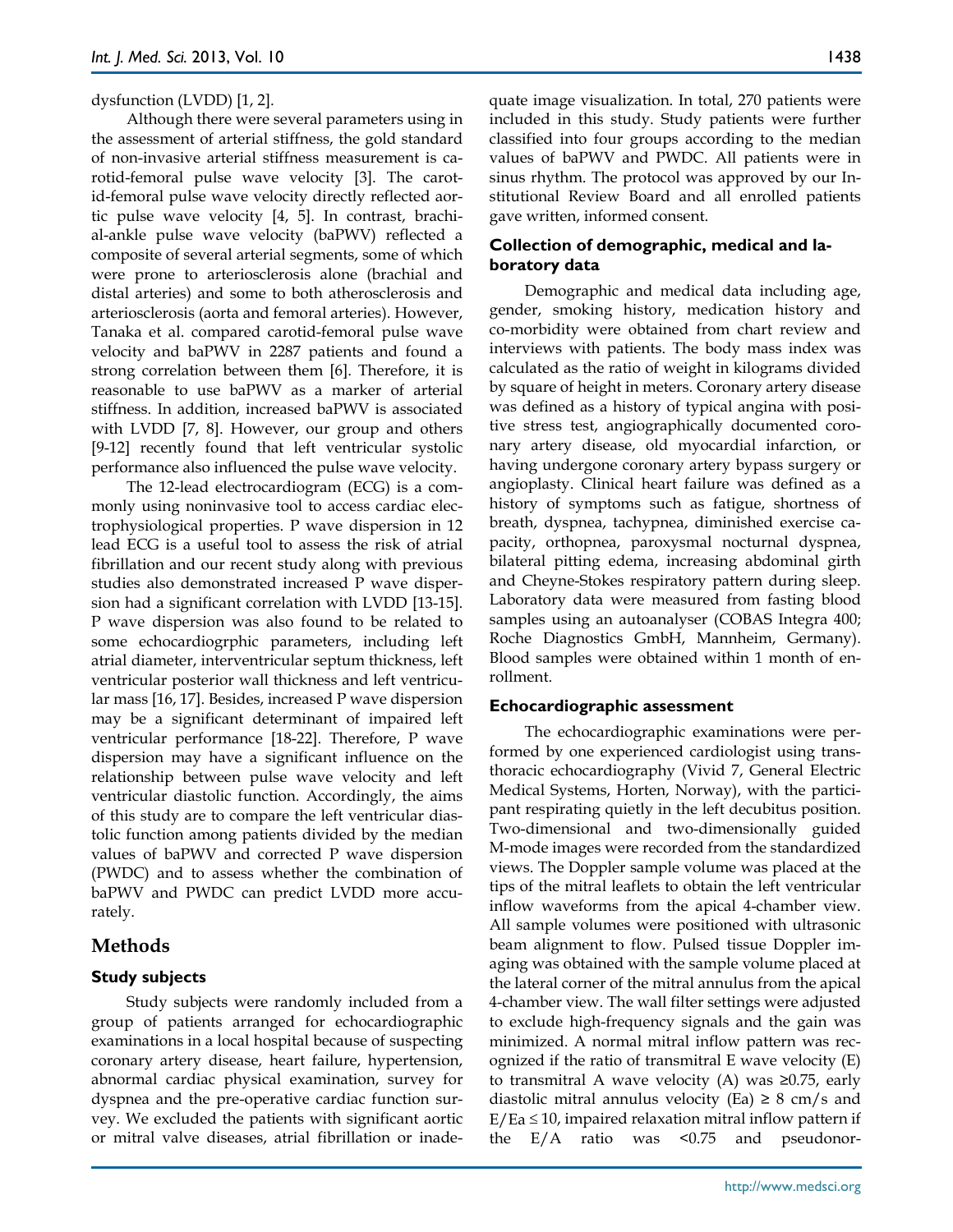mal/restrictive mitral inflow pattern if the E/A ratio was ≥ 0.75, Ea <8 cm/s or E/Ea>10 [23, 24]. In this study, LVDD was defined as impaired relaxation and pseudonormal/restrictive mitral inflow patterns. The left ventricular ejection fraction was measured by the modified Simpson's method. The left atrial volume (LAV) was measured by the biplane area–length method [25]. Apical 4- and 2-chamber views were obtained to determine the left atrial area and length (from the middle of the plane of the mitral annulus to the posterior wall). The maximal left atrial chamber area and length were measured before mitral valve opening, excluding the left atrial appendage and pulmonary veins. The LAV was calculated and indexed to the body surface area. The raw ultrasonic data were recorded and analyzed offline with software (EchoPAC, GE Medical Systems) by a cardiologist blinded to the other data.

#### **Assessment of baPWV**

Within 10 minutes after the completion of the echocardiographic examination, baPWV was assessed using an ABI-form device, which automatically and simultaneously measures blood pressure in both arms and ankles using an oscillometric method [26, 27]. For measuring baPWV, pulse waves that were obtained from the brachial and tibial arteries were recorded simultaneously and the transmission time, which was defined as the time interval between the initial increase in brachial and tibial waveforms, was determined. The transmission distance from the arm to each ankle was calculated according to body height. The value of baPWV was automatically computed as the transmission distance divided by the transmission time. After obtaining bilateral baPWV values, the average of two values was used for analysis. Systolic and diastolic blood pressures were measured by the same device. The averages of systolic and diastolic blood pressures of bilateral arms were used for analysis.

### **Assessment of PWDC**

Within 10 minutes after the completion of echocardiographic examination, the standard 12-lead surface ECG (25-mm/s, 1-mV/cm, and 100-Hz) was recorded. ECGs were measured quantitatively for intervals and height and qualitatively for morphology. Quantitative assessments were performed by using image analysis software system (Image Tool 3.0). Qualitative assessments of ECG recordings were performed by 2 cardiologists with disagreement resolved by adjudication from a third cardiologist. The 2 cardiologists were blinded to the clinical details. The P wave dispersion was calculated by the difference between maximum and minimum P wave durations [28]. The P wave dispersion was corrected for heart rate by Bazett's formula [29].

#### **Statistical analysis**

SAS 9.1 statistics software was used for statistical analysis. Data were expressed as mean ± standard deviation or percentage. After we had determined normality using a Kolmogorov–Smirnov test for all continuous variables, appropriate parametric and nonparametric tests were used. One-way analysis of variance and the Kruskal-Wallis (nonparametric) tests were utilized for comparisons of more than two groups, and Bonferroni post hoc tests were performed. The relationships between normally and nonnormally distributed continuous variables were assessed by Pearson's and Spearman`s correlation, respectively. Categorical variables between groups were compared by chi-square analysis. The significant variables in the univariate analysis except medications were selected for multivariate analysis. The multivariate linear and logistic regression analyses were employed to identify the determinants of E/Ea and LVDD, respectively. To quantify discriminatory improvement for models with and without the baPWV and PWDC, we computed the adjusted R square, C statistic and integrated discrimination index according to the methods of Pencina et al. [30, 31]. All tests were 2-sided and the level of significance was established as P < 0.05.

## **Results**

The comparison of clinical characteristics among the study groups was shown in Table 1. Patients were classified to four groups, lower baPWV and PWDC (n  $=$  71), lower baPWV and higher PWDC (n  $=$  64), higher baPWV and lower PWDC ( $n = 64$ ), and higher baPWV and PWDC ( $n = 71$ ). The median values of baPWV and PWDC were 1706 cm/s and 68 ms, respectively. There was no correlation between baPWV and PWDC ( $r = 0.002$ ,  $p = 0.969$ ). There were significant differences among the four groups in age, prevalence of diabetes mellitus and hypertension, using of angiotensin II receptor antagonists and calcium channel blockers, heart rate, systolic and diastolic blood pressures, hematocrit and albumin. The patients with higher baPWV were older and had higher prevalence of diabetes and hypertension, higher fasting glucose and systolic and diastolic blood pressure, and higher using rate of angiotensin II receptor antagonists and calcium channel blockers.

The echocardiographic characteristics, baPWV and PWDC were compared among the study groups (Table 2). There were significant differences among four groups in LAV index, left ventricular end-diastolic and end-systolic dimensions, left ven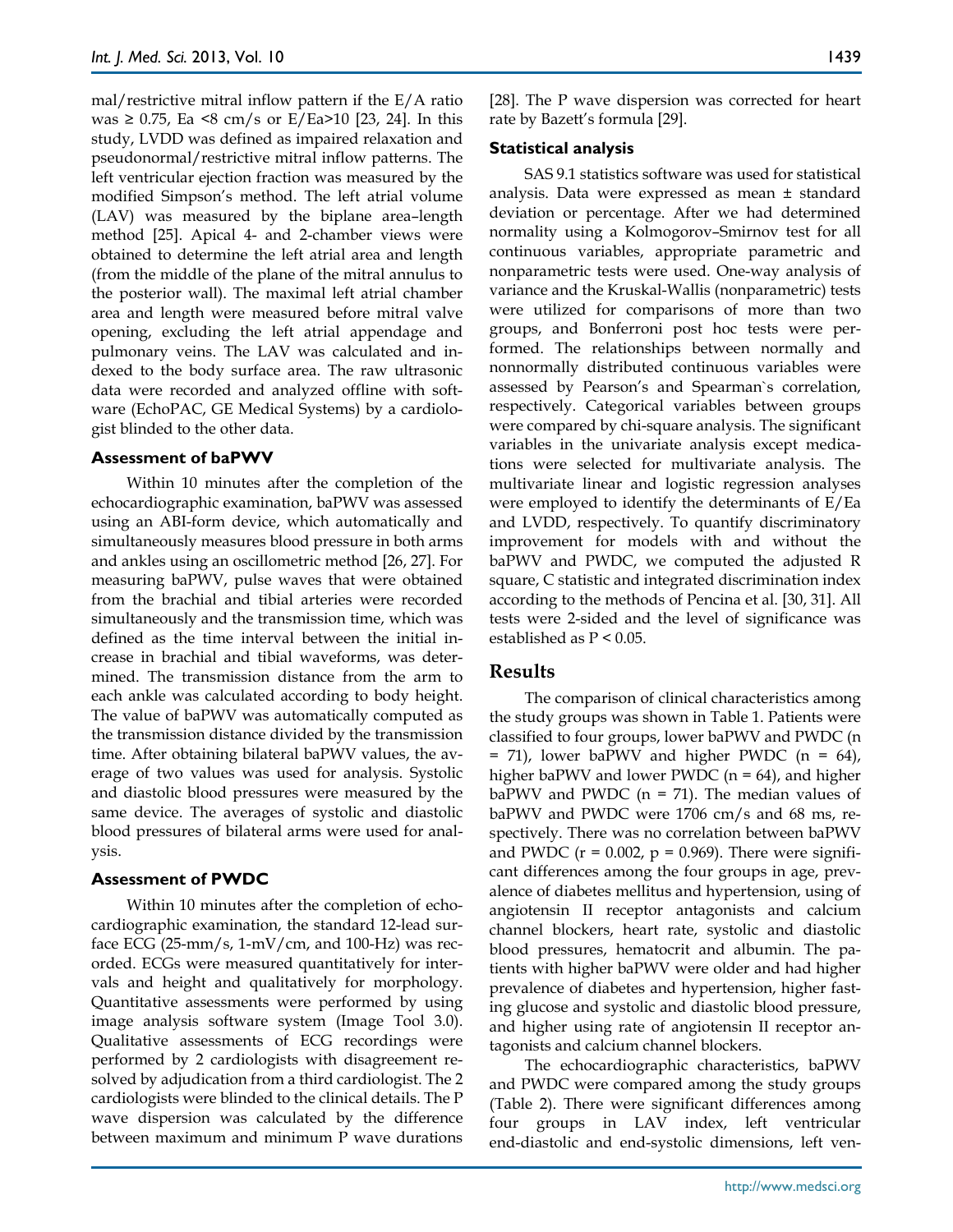tricular ejection fraction, E, A, E/A, E-wave deceleration time, Ea, E/Ea, late diastolic mitral velocity, PWDC, baPWV, prevalence of normal mitral inflow, impaired relaxation mitral inflow and pseudonormal/restrictive mitral inflow patterns and LVDD.

When comparing the patients with lower baPWV, the baseline characteristics including age, prevalence of diabetes, hypertension and coronary artery disease, body mass index, medication use, blood pressure, pulse pressure, fasting glucose and lipid profiles were similar between patients with lower and higher PWDC. However, LAV index and left ventricular end-diastolic and end-systolic dimensions were larger and left ventricular ejection fraction, Ea, E/Ea and prevalence of LVDD were more impaired in patients with higher PWDC than with in patients with lower PWDC.

When comparing the patients with higher baPWV, the baseline characteristics including age, prevalence of diabetes and coronary artery disease, body mass index, medication use, heart rate, blood pressure, pulse pressure, fasting glucose and lipid profiles were comparable between patients with lower and higher PWDC. However, LAV index and left ventricular end-diastolic and end-systolic dimensions were larger and E/Ea was higher in patients with

The determinants of E/Ea were showed in Table 3. Age, diabetes, hematocrit, baPWV and PWDC were significantly correlated to E/Ea in univariate analysis. After multivariate analysis, baPWV and PWDC were still significantly correlated with E/Ea.

Table 4 showed the determinants of LVDD in our study. The significant determinants in univariate analysis were age, diabetes, hypertension, baPWV and PWDC. After multivariate analysis, age, diabetes, baPWV and PWDC were still the major significant determinants of LVDD.

The adjusted R square in prediction of E/Ea was significantly improved after addition of baPWV and PWDC to a model including age, diabetes and hemocrit from  $0.070$  to  $0.110$  ( $p = 0.003$ ). To assess the effect of addition of baPWV and PWDC to clinical model for predicting of LVDD, C statistic and integrated discrimination index were calculated. The addition of baPWV and PWDC to a clinical model including variables of age, diabetes and hypertension resulted in significant improvements in C statistic and integrated discrimination index for prediction of LVDD. The C statistic was improved from 0.76 to 0.81 ( $p = 0.010$ ). The integrated discrimination index was 0.08 (p  $< 0.001$ ).

|                           | Lower baPWV    |                          | Higher baPWV               | P value                    |              |
|---------------------------|----------------|--------------------------|----------------------------|----------------------------|--------------|
|                           | Lower PWDC     | Higher PWDC              | Lower PWDC                 | Higher PWDC                |              |
| Number                    | 71             | 64                       | 64                         | 71                         |              |
| Age (years)               | $51 \pm 10$    | $48 \pm 13$              | $65 \pm 11^{**}$           | $63 \pm 12^{*}$            | ${}_{0.001}$ |
| Gender (M/F)              | 37/34          | 41/23                    | 34/30                      | 40/31                      | 0.506        |
| <b>Diabetes</b>           | 8 (11.3%)      | 15 (23.4%)               | $20(31.3\%)^*$             | $27(38%)^*$                | 0.002        |
| Hypertension              | 29 (40.8%)     | 29 (45.3%)               | $52(81.3\%)$ *#            | $54(76.1\%)$ *#+           | < 0.001      |
| CAD                       | $7(10.4\%)$    | $9(14.1\%)$              | $15(24.6\%)$               | 14 (20.3%)                 | 0.146        |
| BMI (kg/m <sup>2</sup> )  | $25.3 \pm 4.2$ | $26.0 \pm 4.0$           | $25.4 \pm 3.8$             | $25.1 \pm 3.4$             | 0.6          |
| Medications               |                |                          |                            |                            |              |
| <b>ACEIs</b>              | 11(15.5%)      | 13(20.3%)                | $12(18.8\%)$               | 13 (18.3%)                 | 0.907        |
| ARBs                      | 16(22.5%)      | 12 (18.8%)               | 27 (42.2%)*#               | $30(42.3\%)^{*}$           | 0.002        |
| $\beta$ Blockers          | 28 (39.4%)     | 29 (45.3%)               | 29 (45.3%)                 | 28 (39.4%)                 | 0.813        |
| <b>CCBs</b>               | 11(15.5%)      | $6(9.4\%)$               | $22(34.4\%)$ <sup>*#</sup> | $26(36.6\%)$ <sup>*#</sup> | < 0.001      |
| Diuretics                 | 14 (20.6%)     | 13(20.3%)                | $10(16.4\%)$               | $12(17.1\%)$               | 0.898        |
| Nitrate                   | 16 (23.9%)     | 20 (31.3%)               | 27 (44.3%)                 | 28 (40.0%)                 | 0.068        |
| HR/(min)                  | $67 \pm 10$    | $74 \pm 14$ <sup>*</sup> | $69 \pm 12$                | $75 \pm 15$ <sup>*</sup>   | 0.001        |
| SBP (mmHg)                | $128 \pm 16$   | $126 \pm 17$             | $150 \pm 20^{*}$           | $148 \pm 23^{*}$           | ${}_{0.001}$ |
| $DBP$ (mmHg)              | $77 \pm 10$    | $77 \pm 12$              | $84 \pm 12^{*}$            | $84 \pm 12^{*}$            | < 0.001      |
| Hematocrit (%)            | $41.9 \pm 5.3$ | $42.5 \pm 6.1$           | $41.3 \pm 4.9$             | $39.5 \pm 6.0^{*}$         | 0.021        |
| Fasting glucose (mg/dL)   | $101 \pm 25$   | $113 \pm 41$             | $120 \pm 48$ <sup>*</sup>  | $132 \pm 53^{**}$          | < 0.001      |
| Total cholesterol (mg/dL) | $204 \pm 58$   | $206 \pm 65$             | $196 \pm 45$               | $189 \pm 35$               | 0.517        |
| Triglyceride (mg/dL)      | $215 \pm 399$  | $194 \pm 339$            | $162 \pm 86$               | $178 \pm 261$              | 0.595        |

ACEIs, angiotensin-converting enzyme inhibitors; ARBs, angiotensin II receptor antagonists; baPWV, brachial-ankle pulse wave velocity; BMI, body mass index; CAD, coronary artery disease; CCBs, calcium channel blockers; DBP, diastolic blood pressure; F, female; HR, heart rate; M, male; PWDC, corrected P wave dispersion; PP, pulse pressure; SBP, systolic blood pressure.\*P < 0.05 compared with lower PWDC and baPWV;  ${}^{\dagger}P$  < 0.05 compared with lower PWDC and baPWV;  ${}^{\dagger}P$  < 0.05 compared with lower PWDC and higher baPWV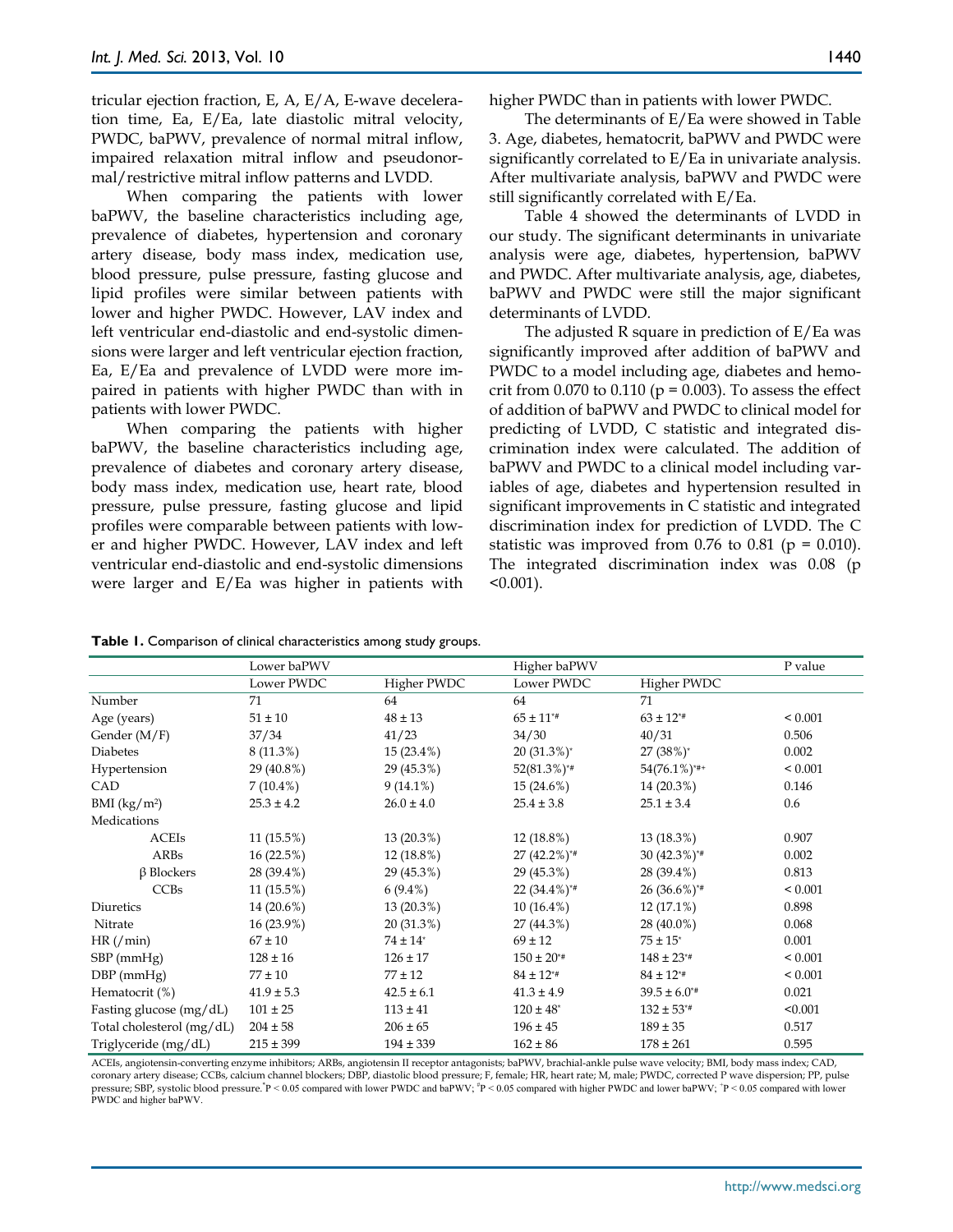|  |  | Table 2. Comparison of echocardiographic characteristics, baPWV and PWDC among study groups |
|--|--|---------------------------------------------------------------------------------------------|
|--|--|---------------------------------------------------------------------------------------------|

| 1                                              | Lower baPWV     |                          | Higher baPWV                 |                               | P value      |
|------------------------------------------------|-----------------|--------------------------|------------------------------|-------------------------------|--------------|
|                                                | Lower PWDC      | Higher PWDC              | Lower PWDC                   | Higher PWDC                   |              |
| Number                                         | 71              | 64                       | 64                           | 71                            |              |
| LAV index $\text{m1/m}^2$                      | $32 \pm 15$     | $37 \pm 18$ <sup>*</sup> | $35\pm12$                    | $45 \pm 17$ <sup>*#+</sup>    | ${}_{0.001}$ |
| $LVEDD$ (mm)                                   | $51 \pm 7$      | $56 \pm 11$ <sup>*</sup> | $51 \pm 8^*$                 | $56 \pm 9^{*+}$               | 0.001        |
| LVESD (mm)                                     | $33 \pm 9$      | $39 \pm 15$ <sup>*</sup> | $33 \pm 11$ #                | $39 \pm 12^{*+}$              | 0.002        |
| EF(%)                                          | $62 \pm 13$     | $53 \pm 20^{\circ}$      | $58 \pm 16$                  | $52 \pm 19$ <sup>*</sup>      | 0.014        |
| $E \, \text{(cm/s)}$                           | $85 \pm 19$     | $85 \pm 22$              | $73 \pm 21^{**}$             | $82 \pm 30^{+}$               | 0.013        |
| $A$ (cm/s)                                     | $72 \pm 19$     | $70 \pm 24$              | $86 \pm 16^{*}$              | $82 \pm 22^{*}$               | ${}_{0.001}$ |
| E/A                                            | $1.27 \pm 0.48$ | $1.45 \pm 0.92$          | $0.90 \pm 0.3$ <sup>*#</sup> | $1.13 \pm 0.69^{+4}$          | ${}_{0.001}$ |
| $EDT$ (ms)                                     | $179 \pm 36$    | $169 \pm 66$             | $204 \pm 52^{*}$             | $192 \pm 73*$                 | 0.001        |
| Ea $\text{(cm/s)}$                             | $11.6 \pm 3.5$  | $9.8 \pm 3.8^*$          | $7.4 \pm 2.6^{*}$            | $7.1 \pm 2.9^{*}$             | ${}_{0.001}$ |
| E/Ea                                           | $8.0 \pm 3.2$   | $10.7 \pm 6.5^*$         | $11.1 \pm 5.0^*$             | $13.8 \pm 8.3$ <sup>*#+</sup> | ${}< 0.001$  |
| Aa $\text{(cm/s)}$                             | $9.3 \pm 2.6$   | $8.6 \pm 3.3$            | $10.2 \pm 3.3^*$             | $9.1 \pm 3.3$ <sup>+</sup>    | 0.057        |
| PWDC (ms)                                      | $50 \pm 11$     | $85 \pm 17$ <sup>*</sup> | $49 \pm 11$ #                | $89 \pm 17^{*+}$              | ${}_{0.001}$ |
| $baPWV$ (cm/s)                                 | $1403 \pm 137$  | $1387 \pm 135$           | $2034 \pm 478$ <sup>**</sup> | $2001 \pm 333^{*}$            | ${}< 0.001$  |
| <b>LVDD</b>                                    | 22(31.0%)       | $31(48.4\%)^*$           | $47(73.4\%)$ <sup>*#</sup>   | 59(83.1%)*#                   | < 0.001      |
| Diastolic function                             |                 |                          |                              |                               |              |
| Normal mitral inflow pattern                   | 49(69.0%)       | $33(51.6\%)^*$           | $17(26.6\%)^*$               | $12(16.9\%)^{*}$              | ${}< 0.001$  |
| Impaired relaxation mitral inflow pattern      | $7(9.9\%)$      | 8(12.5%)                 | $28(43.7%)$ <sup>*#</sup>    | $27(38.0\%)^{*}$              |              |
| Pseudonormal/restrictive mitral inflow pattern | $15(21.1\%)$    | $23(35.9\%)^*$           | 19(29.7%)                    | $32(45.1\%)^*$                |              |

A, transmitral A wave velocity; Aa, late diastolic mitral velocity; baPWV, brachial-ankle pulse wave velocity; E, transmitral E wave velocity; Ea, early diastolic mitral annulus velocity; EDT, E-wave deceleration time; EF, ejection fraction; LAV, left atrial volume; LVEDD, left ventricular end-diastolic dimension; LVESD, left ventricular end-systolic dimension; PWDC, corrected P wave dispersion. \*P < 0.05 compared with lower PWDC and baPWV; \*P < 0.05 compared with higher PWDC and lower baPWV; \*P < 0.05 compared with lower PWDC and higher baPWV.

|  | Table 3. Determinants of E/Ea in study patients. |  |  |  |  |  |
|--|--------------------------------------------------|--|--|--|--|--|
|--|--------------------------------------------------|--|--|--|--|--|

| Parameters                | Univariate                         |         | Multivariate                       |       |  |
|---------------------------|------------------------------------|---------|------------------------------------|-------|--|
|                           | Unstandardized coefficient $\beta$ | P       | Unstandardized coefficient $\beta$ | P     |  |
| Age (years)               | 0.118(0.064, 0.172)                | < 0.001 | $0.065$ ( $-0.005$ , $0.136$ )     | 0.069 |  |
| Female gender             | $-0.452$ $(-1.997, 1.093)$         | 0.565   |                                    |       |  |
| <b>Diabetes</b>           | 1.903 (0.168, 3.638)               | 0.032   | $0.839(-1.172, 2.850)$             | 0.412 |  |
| Hypertension              | 1.422 (-0.139, 2.983)              | 0.074   |                                    |       |  |
| CAD                       | 1.904 (-0.166, 3.974)              | 0.071   |                                    |       |  |
| BMI                       | $0.012$ (-0.187, 0.212)            | 0.903   |                                    |       |  |
| Hematocrit $(\%)$         | $-0.179$ $(-0.329, -0.028)$        | 0.020   | $-0.079$ $(-0.231, 0.073)$         | 0.309 |  |
| Total cholesterol (mg/dL) | $-0.009$ $(-0.026, 0.008)$         | 0.318   |                                    |       |  |
| Triglyceride (mg/dL)      | $0.001$ ( $-0.002$ , $0.004$ )     | 0.544   |                                    |       |  |
| $baPWV$ (cm/s)            | $0.004$ (0.003, 0.006)             | < 0.001 | 0.003(0.001, 0.006)                | 0.019 |  |
| PWDC (ms)                 | 0.049(0.017, 0.081)                | 0.003   | $0.042$ (0.007, 0.077)             | 0.019 |  |

ACEIs, angiotensin-converting enzyme inhibitors; ARBs, angiotensin II receptor antagonists; baPWV, brachial-ankle pulse wave velocity; BMI, body mass index; CAD, coronary artery disease; CCBs, calcium channel blockers; E, transmitral E wave velocity; Ea, early diastolic mitral annulus velocity; PP, pulse pressure; PWDC, corrected P wave dispersion.

| Table 4. Determinants of LVDD in study patients. |  |  |  |  |  |
|--------------------------------------------------|--|--|--|--|--|
|--------------------------------------------------|--|--|--|--|--|

| Parameters                | Univariate             |         | Multivariate           |         |  |  |
|---------------------------|------------------------|---------|------------------------|---------|--|--|
|                           |                        |         |                        |         |  |  |
|                           | OR (95% CI)            | Ρ       | OR (95% CI)            | P       |  |  |
| Age (years)               | $1.063(1.041 - 1.086)$ | < 0.001 | $1.036(1.010-1.063)$   | 0.007   |  |  |
| Female gender             | $0.711(0.436 - 1.159)$ | 0.172   |                        |         |  |  |
| <b>Diabetes</b>           | 3.385(1.794-6.385)     | < 0.001 | 2.422(1.200-4.886)     | 0.014   |  |  |
| Hypertension              | 2.890(1.741-4.797)     | < 0.001 | $1.512(0.824 - 2.775)$ | 0.182   |  |  |
| <b>CAD</b>                | $1.154(0.596 - 2.235)$ | 0.670   |                        |         |  |  |
| BMI                       | 1.048(0.982-1.118)     | 0.156   |                        |         |  |  |
| Hematocrit $(\%)$         | $0.953(0.908 - 1.000)$ | 0.050   |                        |         |  |  |
| Total cholesterol (mg/dL) | $0.998(0.993 - 1.003)$ | 0.432   |                        |         |  |  |
| Triglyceride (mg/dL)      | 1.001(0.999-1.003)     | 0.312   |                        |         |  |  |
| $baPWV$ (cm/s)            | $1.003(1.002 - 1.004)$ | < 0.001 | $1.002(1.001 - 1.003)$ | < 0.001 |  |  |
| PWDC (ms)                 | 1.017(1.006-1.028)     | 0.002   | 1.023(1.009-1.036)     | 0.001   |  |  |

ACEIs, angiotensin-converting enzyme inhibitors; ARBs, angiotensin II receptor antagonists; baPWV, brachial-ankle pulse wave velocity; BMI, body mass index; CAD, coronary artery disease; CCBs, calcium channel blockers; CI, confidence interval; LVDD, left ventricular diastolic dysfunction; OR, odds ratio; PP, pulse pressure; PWDC, corrected P wave dispersion.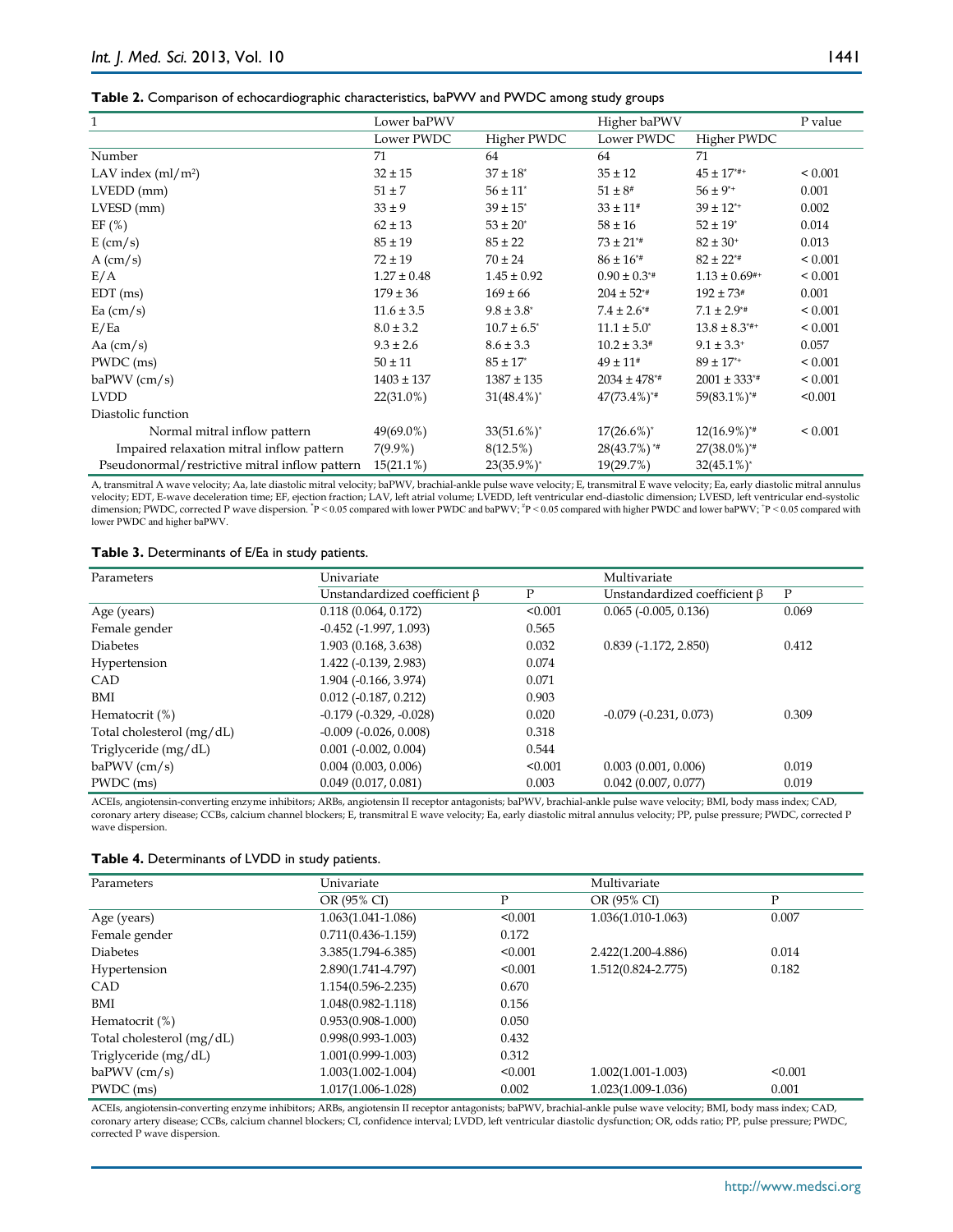Subgroup analysis of the group with left ventricular ejection fraction  $>50\%$  (n = 197) showed that the baPWV, but not PWDC, was significantly associated with LVDD in the multivariate analysis ( $p =$ 0.017). Subgroup analysis of patients without clinical heart failure ( $n = 235$ ) showed that both the baPWV and PWDC were predictors of LVDD in the multivariate analysis ( $p \leq 0.029$ ).

# **Discussion**

In the present study, we evaluated the association of baPWV and PWDC with LVDD and found both of them were independently associated with E/Ea and LVDD. Patients with higher PWDC and baPWV had the highest E/Ea and higher prevalence of LVDD. Dividing patients into four groups using baPWV and PWDC might be useful in identifying the high risk group of elevated E/Ea and LVDD. In addition, the addition of baPWV and PWDC to a clinical model could significantly improve the adjusted R square in prediction of E/Ea and C statistic and integrated discrimination index in prediction of LVDD. Hence, concurrent consideration of baPWV and PWDC may be helpful in improving the prediction of patients with high E/Ea and LVDD.

When comparing the patients with lower baPWV, the baseline clinical risk factors were not different, but many echocardiographic parameters such as LAV index, left ventricular end-diastolic and end-systolic dimensions, left ventricular ejection fraction, Ea, E/Ea and prevalence of LVDD were significantly different between patients with lower and higher PWDC. Hence, in patients with lower baPWV, the increased PWDC might be a useful parameter indicating large left atrial and left ventricular chambers and depressed left ventricular systolic and diastolic function.

When comparing the patients with higher baPWV, the baseline clinical risk factors were similar but many echocardiographic parameters such as LAV index, left ventricular end-diastolic and end-systolic dimensions were different between patients with lower and higher PWDC. Hence, in patients with higher baPWV, the increased PWDC was also a useful parameter suggesting large left atrial and left ventricular chambers and high left ventricular filling pressure.

The P wave dispersion measured by 12-lead ECG was found to be associated with the occurrence of atrial fibrillation [21, 28, 32-34], left atrial enlargement and increased LAV index [16, 35]. Higher P wave dispersion was associated with LVDD in previous studies [18, 20, 35]. After the multivariate analysis, our study consistently demonstrated that increased PWDC was significantly associated with increased E/Ea and LVDD.

The increased arterial stiffness was reported to be associated with increased LAV and LVDD [36-39]. The baPWV was also reported to be associated with mild LVDD in patients with hypertension [39]. Abhayaratna et al. evaluated the association between the aortic pulse wave velocity and left ventricular diastolic function in the elderly and found that the increased LAV and advanced LVDD were associated with increased arterial stiffness [38]. Roes et al. also reported the increased aortic pulse wave velocity was associated with LVDD in patients with metabolic syndrome regardless of hypertension [40]. Chung et al. found that quantification of aortic stiffness could predict the degree of LVDD [36]. Our result consistently found increased baPWV was correlated with high E/Ea and LVDD.

Subgroup analysis of the group with left ventricular ejection fraction >50% showed that the baPWV, but not PWDC, was significantly associated with LVDD in the multivariate analysis, which was compatible with previous studies [7, 8]. Hence, in patients with preserved left ventricular ejection fraction, in addition to clinical variables, additional consideration of baPWV might be useful in identifying patients with LVDD. However, in daily clinical practice, it was difficult to know the left ventricular ejection fraction without echocardiographic examination. Therefore, concurrent consideration of baPWV and PWDC might be helpful in improving the prediction value for LVDD in patients with unknown left ventricular systolic function.

There were several possible reasons for explaining the combination of increased baPWV and PWDC was associated with LVDD. Increased arterial stiffness could decrease diastolic blood pressure, impair the coronary blood supply, induce cardiac hypertrophy and increase cardiac stiffening [41, 42] and then cause LVDD. The increased PWDC represented the heterogeneous and different atrial conduction which might be secondary to the increased left atrium diameter, volume and strain caused by LVDD [19-21]. In the present study, although baPWV and PWDC had a significant correlation with E/Ea and LVDD, there was no correlation between them, which suggested these two parameters might be complementary in predicting increased E/Ea and LVDD. In fact, our patients with the coexistence of increased baPWV and PWDC had the highest E/Ea and higher prevalence of LVDD. Furthermore, the addition of baPWV and PWDC to a clinical model could significantly improve the adjusted R square in prediction of E/Ea and C statistic and integrated discrimination index in prediction of LVDD. Hence, concurrent consideration of baPWV and PWDC might be useful in identifying the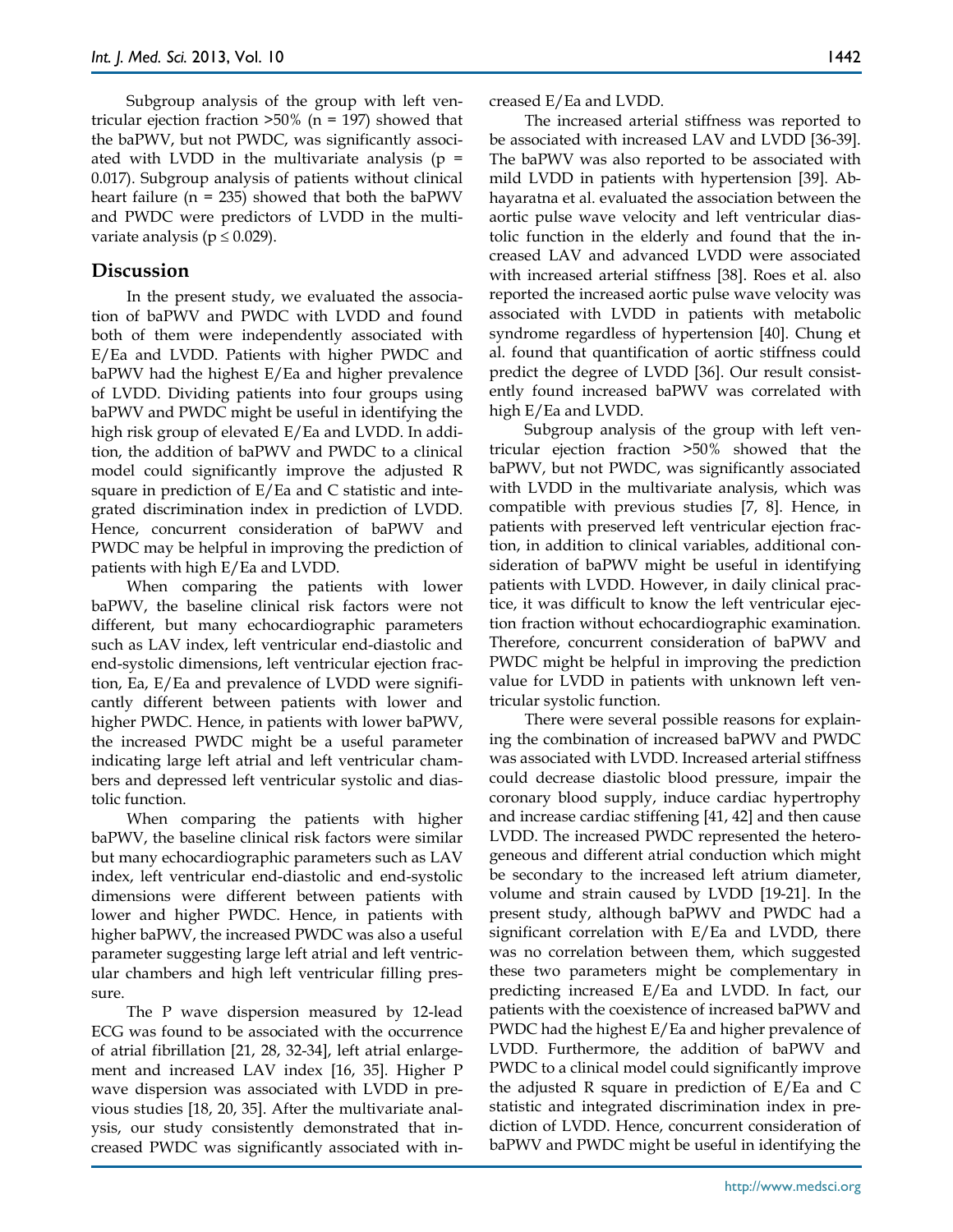high risk group of elevated E/Ea and LVDD.

The majority of our patients were treated chronically with antihypertensive drugs. We did not withdraw these medications for ethical reasons. Therefore, we could not exclude the influence of antihypertensive agents on the present findings. The classification of LVDD was based on non-invasive echocardiographic parameters but not on invasive data. Hence, the result might be different if invasive data were used. In addition, this study only included patients referred for echocardiographic examination, so the prevalence of pseudonormal/restrictive mitral inflow pattern was relatively high. Therefore, the present findings were not necessarily applicable to the other population.

In conclusion, our study showed the increased baPWV and PWDC were significantly correlated with high E/Ea and LVDD. Patients with higher baPWV and PWDC had the highest level of E/Ea and relatively higher prevalence of LVDD. The addition of baPWV and PWDC to a clinical model could significantly improve the adjusted R square in prediction of E/Ea and C statistic and integrated discrimination index in prediction of LVDD. Therefore, screening patients by means of baPWV and PWDC may be helpful in identifying the high risk patients of elevated E/Ea and LVDD.

## **Competing Interests**

There are no conflicts of interests in this study.

#### **References**

- 1. Shammas RL, Khan NUA, Nekkanti R, Movahed A. Diastolic heart failure and left ventricular diastolic dysfunction: What we know, and what we don't know! International Journal of Cardiology. 2007; 115: 284-92.
- 2. Hoit BD. Left ventricular diastolic function. Crit Care Med. 2007; 35: S340-7.
- 3. Asmar R, Benetos A, Topouchian J, Laurent P, Pannier B, Brisac A-M, et al. Assessment of Arterial Distensibility by Automatic Pulse Wave Velocity Measurement: Validation and Clinical Application Studies. Hypertension. 1995; 26: 485-90.
- 4. Blacher J, Guerin AP, Pannier B, Marchais SJ, Safar ME, London GM. Impact of Aortic Stiffness on Survival in End-Stage Renal Disease. Circulation. 1999; 99: 2434-39.
- 5. Blacher J, Guerin AP, Pannier B, Marchais SJ, London GM. Arterial Calcifications, Arterial Stiffness, and Cardiovascular Risk in End-Stage Renal Disease. Hypertension. 2001; 38: 938-42.
- 6. Tanaka H, Munakata M, Kawano Y, Ohishi M, Shoji T, Sugawara J, et al. Comparison between carotid-femoral and brachial-ankle pulse wave velocity as measures of arterial stiffness. Journal of Hypertension. 2009; 27: 2022-27.
- 7. Masugata H, Senda S, Yoshikawa K, Yoshihara Y, Daikuhara H, Ayada Y, et al. Relationships between Echocardiographic Findings, Pulse Wave Velocity, and Carotid Atherosclerosis in Type 2 Diabetic Patients. Hypertens Res. 2005; 28: 965-71.
- 8. Hsu PC, Tsai WC, Lin TH, Su HM, Voon WC, Lai WT, et al. Association of Arterial Stiffness and Electrocardiography-determined Left Ventricular Hypertrophy with Left Ventricular Diastolic Dysfunction. PLoS ONE, 2012; 7:e49100.
- 9. Weber T, Auer J, Lamm G, O'Rourke MF, Eber B. Arterial Stiffness, Central Blood Pressures, and Wave Reflections in Cardiomyopathy—Implications for Risk Stratification. Journal of Cardiac Failure. 2007; 13: 353-9.
- 10. Hsu PC, Lin TH, Lee CS, Chu CY, Su HM, Voon WC, et al. Impact of a systolic parameter, defined as the ratio of right brachial pre-ejection period to ejection time, on the relationship between brachial-ankle pulse wave velocity and left ventricular diastolic function. Hypertens Res. 2011; 34: 462-7.
- 11. Su HM, Lin TH, Hsu PC, Chu CY, Lee WH, Chen SC, et al. Impact of systolic time intervals on the relationship between arterial stiffness and left ventricular hypertrophy. Atherosclerosis. 2012; 223: 171-6.
- 12. Laurent S, Cockcroft J, Van Bortel L, Boutouyrie P, Giannattasio C, Hayoz D, et al. Expert consensus document on arterial stiffness: methodological issues and clinical applications. European Heart Journal. 2006; 27: 2588-2605.
- 13. Tsai WC, Lee KT, Wu MT, Chu CS, Lin TH, Hsu PC, et al. Significant correlation of P wave parameters with left atrial volume index and left ventricular diastolic function. Am J Med Sci. 2013; 346: 45-51.
- 14. Tsioufis C, Syrseloudis D, Hatziyianni A, Tzamou V, Andrikou I, Tolis P, et al. Relationships of CRP and P wave dispersion with atrial fibrillation in hypertensive subjects. Am J Hypertens. 2010; 23: 202-7.
- 15. Yagmur J, Cansel M, Acikgoz N, Ermis N, Yagmur M, Atas H, et al. Assessment of Atrial Electromechanical Delay by Tissue Doppler Echocardiography in Obese Subjects. Obesity. 2011; 19: 779-83.
- 16. Kosar F, Aksoy Y, Ari F, Keskin L, Sahin I. P-wave duration and dispersion in obese subjects. Ann Noninvasive Electrocardiol. 2008; 13: 3-7.
- 17. Su HM, Tsai WC, Lin TH, Hsu PC, Lee WH, Lin MY, et al. P Wave Dispersion and Maximum P Wave Duration Are Independently Associated with Rapid Renal Function Decline. PloS One. 2012; 7: e42815.
- 18. Soliman RA, Battah AA, Hekaal A, Ashraf MDM, Wadei A. The Relationship between P Wave Dispersion and Diastolic Dysfunction in Patients with Significant and Insignificant Coronary Artery Disease. J Am Sci. 2010; 6:438-45.
- 19. Dagli N, Karaca I, Yavuzkir M, Balin M, Arslan N. Are maximum P wave duration and P wave dispersion a marker of target organ damage in the hypertensive population? Clin Res Cardiol. 2008; 97: 98-104.
- 20. Gunduz H, Binak E, Arinc H, Akdemir R, Ozhan H, Tamer A, et al. The relationship between P wave dispersion and diastolic dysfunction. Tex Heart Inst J. 2005; 32: 163-7.
- 21. Yilmaz R, Demirbag R, Durmus I, Kasap H, Baykan M, Kucukosmanoglu M, et al. Association of stage of left ventricular diastolic dysfunction with P wave dispersion and occurrence of atrial fibrillation after first acute anterior myocardial infarction. Ann Noninvasive Electrocardiol. 2004; 9: 330-8.
- 22. Senen K, Turhan H, Riza Erbay A, Basar N, Saatci Yasar A, Sahin O, et al. P-wave duration and P-wave dispersion in patients with dilated cardiomyopathy. European journal of heart failure. 2004; 6: 567-9.
- 23. Abhayaratna WP, Marwick TH, Smith WT, Becker NG. Characteristics of left ventricular diastolic dysfunction in the community: an echocardiographic survey. Heart. 2006; 92: 1259-64.
- 24. Khouri SJ, Maly GT, Suh DD, Walsh TE. A practical approach to the echocardiographic evaluation of diastolic function. Journal of the American Society of Echocardiography. 2004; 17: 290-7.
- 25. Lang RM, Bierig M, Devereux RB, Flachskampf FA, Foster E, Pellikka PA, et al. Recommendations for Chamber Quantification: A Report from the American Society of Echocardiography's Guidelines and Standards Committee and the Chamber Quantification Writing Group, Developed in Conjunction with the European Association of Echocardiography, a Branch of the European Society of Cardiology. Journal of the American Society of Echocardiography. 2005; 18: 1440-63.
- 26. Tomiyama H, Yamashina A, Arai T, Hirose K, Koji Y, Chikamori T, et al. Influences of age and gender on results of noninvasive brachial–ankle pulse wave velocity measurement—a survey of 12 517 subjects. Atherosclerosis. 2003; 166: 303-9.
- 27. Yokoyama H, Shoji T, Kimoto E, Shinohara K, Tanaka S, Koyama H, et al. Pulse Wave Velocity in Lower-Limb Arteries among Diabetic Patients with Peripheral Arterial Disease. Journal of Atherosclerosis and Thrombosis. 2003; 10: 253-8.
- 28. Dilaveris PE, Gialafos EJ, Sideris SK, Theopistou AM, Andrikopoulos GK, Kyriakidis M, et al. Simple electrocardiographic markers for the prediction of paroxysmal idiopathic atrial fibrillation. Am Heart J. 1998; 135: 733-8.
- 29. Bazett HC. The time relations of the blood-pressure changes after excision of the adrenal glands, with some observations on blood volume changes. The Journal of Physiology. 1920; 53: 320-39.
- 30. Pencina MJ, D'Agostino RB, Sr., D'Agostino RB, Jr., Vasan RS. Evaluating the added predictive ability of a new marker: from area under the ROC curve to reclassification and beyond. Stat Med. 2008; 27: 157-72.
- 31. Hosmer DW, Lemeshow S. Applied Logistic Regression (2nd Edition). New York, NY: John Wiley & Sons; 2000.
- 32. Dogan A, Kahraman H, Ozturk M, Avsar A. P wave dispersion and left atrial appendage function for predicting recurrence after conversion of